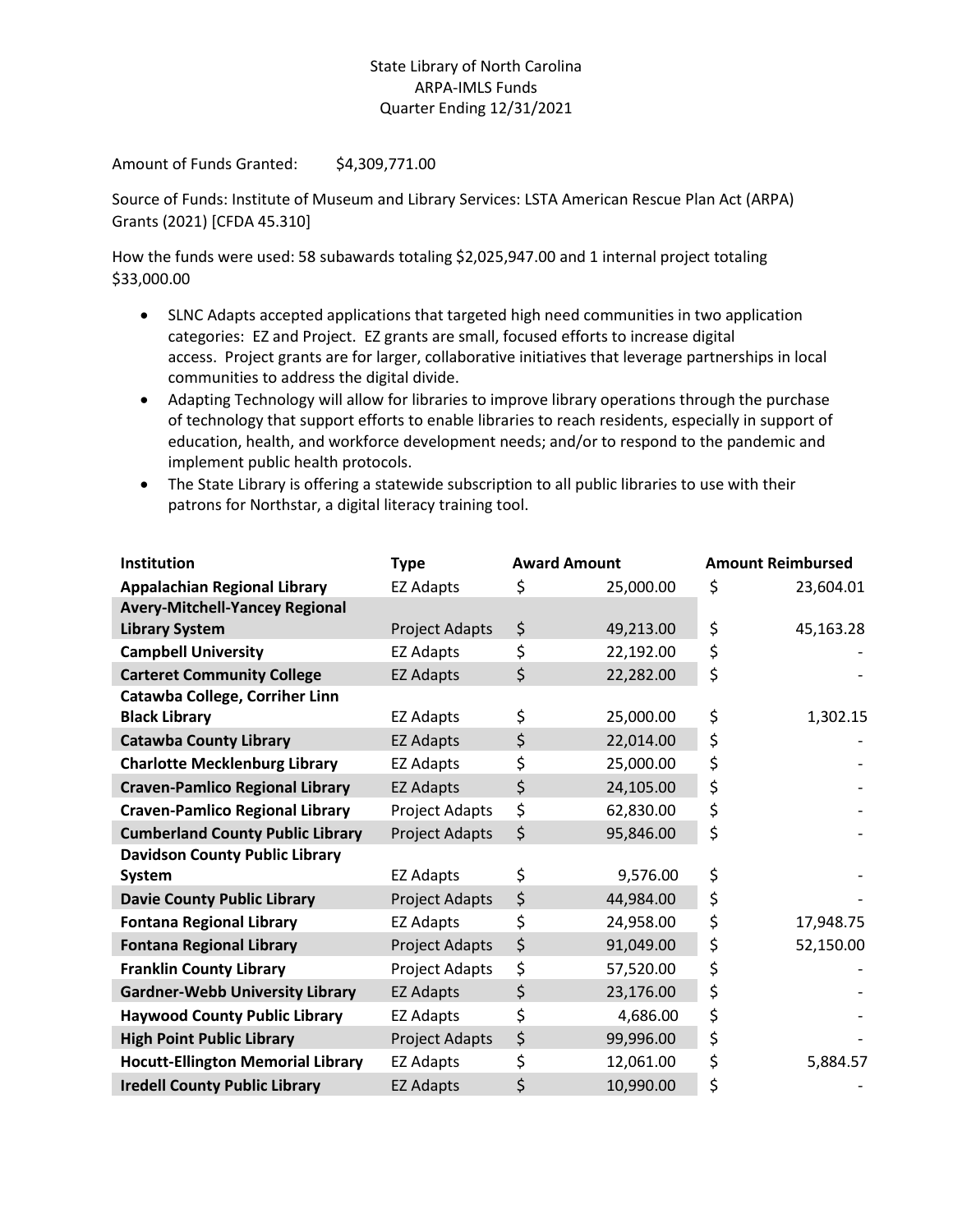## State Library of North Carolina ARPA-IMLS Funds Quarter Ending 12/31/2021

| <b>Johnston Community College</b>        |                        |                  |                 |
|------------------------------------------|------------------------|------------------|-----------------|
| Library                                  | <b>EZ Adapts</b>       | \$<br>22,059.00  | \$              |
| <b>Lees-McRae College</b>                | <b>EZ Adapts</b>       | \$<br>9,600.00   | \$              |
| <b>Madison County Public Library</b>     | <b>EZ Adapts</b>       | \$<br>16,645.00  | \$<br>997.26    |
| <b>Mauney Memorial Library</b>           | <b>EZ Adapts</b>       | \$<br>10,516.00  | \$<br>1,600.44  |
| <b>Meredith College</b>                  | <b>EZ Adapts</b>       | \$<br>24,992.00  | \$<br>24,992.00 |
| <b>Neuse Regional Library</b>            | <b>Project Adapts</b>  | \$<br>54,845.00  | \$<br>9,750.94  |
| <b>Onslow County Public Library</b>      | Project Adapts         | \$<br>44,455.00  | \$              |
| <b>Orange County Public Library</b>      | <b>EZ Adapts</b>       | \$<br>25,000.00  | \$              |
| <b>Perry Memorial Library</b>            | <b>EZ Adapts</b>       | \$<br>24,960.00  | \$              |
| <b>Person County Public Library</b>      | <b>EZ Adapts</b>       | \$<br>24,462.00  | \$              |
| <b>Public Library of Johnston County</b> |                        |                  |                 |
| and Smithfield                           | <b>EZ Adapts</b>       | \$<br>15,728.00  | \$              |
| <b>Richmond Community College</b>        | <b>EZ Adapts</b>       | \$<br>24,884.00  | \$<br>24,884.00 |
| <b>Rockingham County Public Library</b>  | Project Adapts         | \$<br>44,825.00  | \$              |
| <b>Rutherford County Library</b>         | <b>EZ Adapts</b>       | \$<br>23,193.00  | \$              |
| <b>Rutherford County Library System</b>  | Project Adapts         | \$<br>100,000.00 | \$              |
| <b>Sandhill Regional Library System</b>  | <b>EZ Adapts</b>       | \$<br>24,846.00  | \$<br>24,255.47 |
| <b>Stanly Community College</b>          | <b>EZ Adapts</b>       | \$<br>23,971.00  | \$<br>5,661.48  |
| <b>Stanly Community College</b>          | Project Adapts         | \$<br>54,000.00  | \$<br>1,763.63  |
| <b>UNC Charlotte</b>                     | <b>EZ Adapts</b>       | \$<br>24,910.00  | \$<br>13,719.43 |
| <b>UNC School of the Arts</b>            | <b>EZ Adapts</b>       | \$<br>25,000.00  | \$              |
| <b>Wake Technical Community</b>          |                        |                  |                 |
| <b>College</b>                           | <b>EZ Adapts</b>       | \$<br>25,000.00  | \$              |
| <b>Wayne County Public Library</b>       | <b>EZ Adapts</b>       | \$<br>25,000.00  | \$              |
| <b>Wayne County Public Library</b>       | Project Adapts         | \$<br>100,000.00 | \$<br>18,737.55 |
| <b>Wilson County Public Library</b>      | <b>EZ Adapts</b>       | \$<br>12,069.00  | \$<br>2,010.81  |
|                                          | Adapting               |                  |                 |
| <b>Appalachian Regional Library</b>      | Technology             | \$<br>40,000.00  | \$              |
|                                          | Adapting               |                  |                 |
| <b>Burke County Public Library</b>       | Technology<br>Adapting | \$<br>39,790.00  | \$              |
| <b>Fontana Regional Library</b>          | Technology             | \$<br>33,820.00  | \$              |
| <b>Greensboro College, James</b>         | Adapting               |                  |                 |
| <b>Addison Jones Library</b>             | Technology             | \$<br>24,000.00  | \$              |
|                                          | Adapting               |                  |                 |
| <b>Halifax County Library System</b>     | Technology             | \$<br>37,520.00  | \$              |
|                                          | Adapting               |                  |                 |
| <b>Haywood County Public Library</b>     | Technology             | \$<br>39,095.00  | \$              |
|                                          | Adapting               |                  |                 |
| <b>Hickory Public Library</b>            | Technology             | \$<br>40,000.00  | \$              |
| <b>Lee County Libraries</b>              | Adapting<br>Technology | \$<br>17,283.00  | \$              |
| <b>Methodist University, Davis</b>       | Adapting               |                  |                 |
| <b>Memorial Library</b>                  | Technology             | \$<br>39,176.00  | \$              |
|                                          |                        |                  |                 |